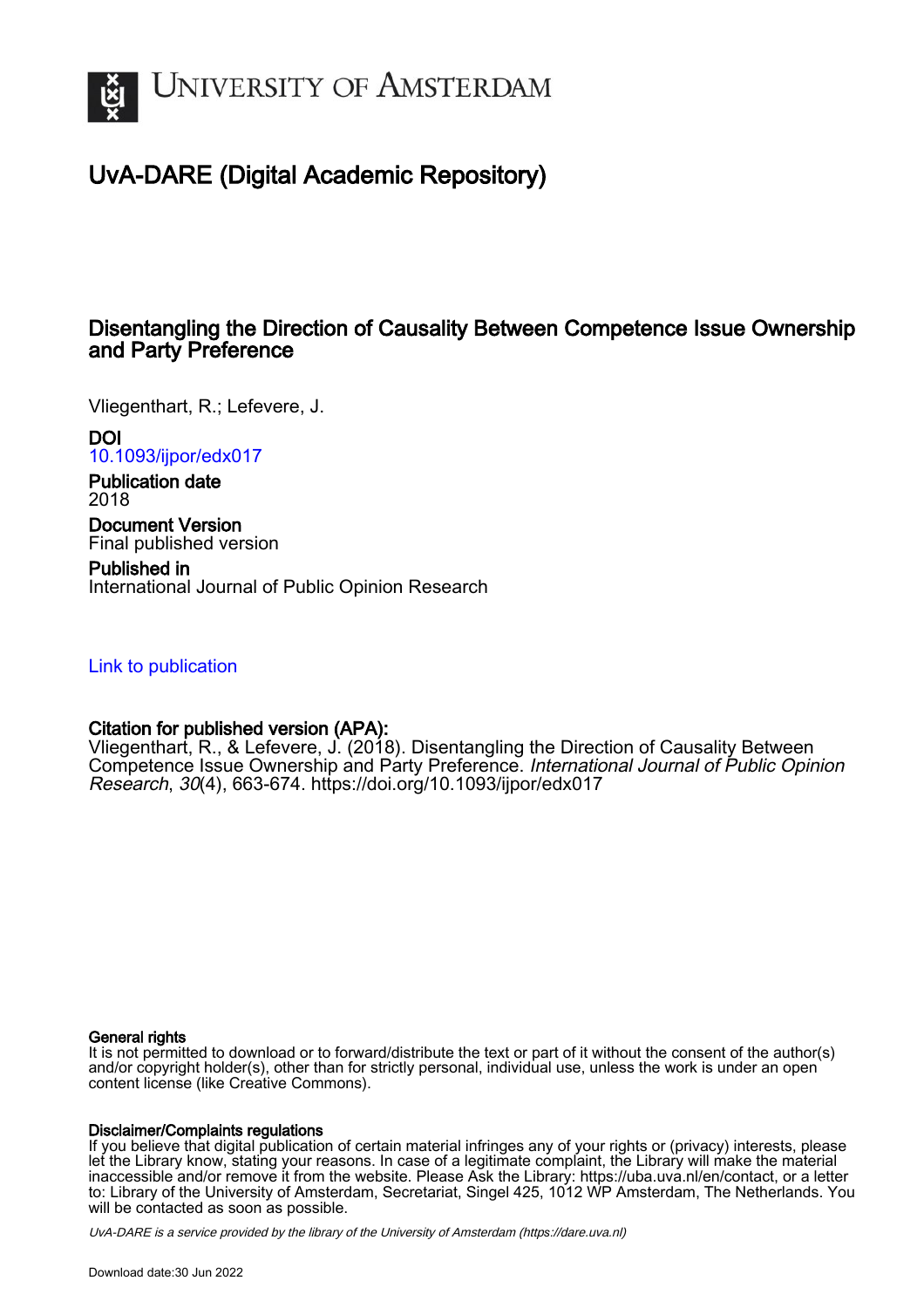© The Author 2017. Published by Oxford University Press on behalf of The World Association Disentangling the Direction of Causality Between Competence Issue Ownership and Party Preference Rens Vliegenthart<sup>1</sup> and Jonas Lefevere<sup>2</sup> <sup>1</sup>University of Amsterdam, Amsterdam, Netherlands<br><sup>2</sup>Vecalius College Brussels, Brussels, Belgium Vesalius College Brussels, Brussels, Belgium

### Introduction

RESEARCH NOTE

International Journal of Public Opinion Research Vol. 30 No. 4 2018

doi:10.1093/ijpor/edx017 Advance Access publication 5 September 2017

for Public Opinion Research. All rights reserved.

Issue perceptions, particularly issue ownership, are increasingly used to understand voters' electoral choices ([Lefevere, Tresch, & Walgrave,](#page-11-0) 2015). Issue ownership refers to the idea that voters perceive some parties as better able to ''handle'' certain issues. Consequently, parties can be considered as ''owning'' issues they have a good reputation on [\(Budge & Farlie,](#page-10-0) 1983; [Petrocik,](#page-11-0) 1989, [1996](#page-11-0)). These reputations affect voters' electoral behavior: voters are more likely to vote for a party owning the issues of importance to them (Bélanger & Meguid, 2008; [Lachat,](#page-11-0) 2014; [Petrocik,](#page-11-0) [1996](#page-11-0); [Walgrave, Lefevere, & Tresch,](#page-12-0) 2012).

However, voters' issue ownership perceptions may be endogenous to their party preference ([Walgrave, Tresch, & Lefevere,](#page-12-0) 2015). This criticism is most often raised against the competence dimension of issue ownership, which refers to parties' competence in handling an issue. For example, [Kuechler \(](#page-11-0)1991) found that competence evaluations reflect vote choices to a high degree, which suggests that the direction of causality between competence issue ownership and party preference could be reversed [\(van der Brug,](#page-10-0) 2004). [Green and Jennings \(](#page-10-0)2012) find that competence evaluations Granger cause party preference. Yet, most of these studies rely on cross-sectional data, which limit their ability for causal inferences, while others rely on aggregatelevel data, making it impossible to track changes at the individual level. Panel data offer the opportunity to assess whether competence issue ownership causes party preference, or whether the reverse causal relationship is dominant.

We present analyses based on three-wave panel data collected among a sample of Dutch citizens, which polled respondents for their party preference and competence

All correspondence concerning this article should be addressed to Jonas Lefevere, Vesalius College Brussels, Pleinlaan 5, 1000 Brussels, Belgium. E-mail: jonas.lefevere@gmail.com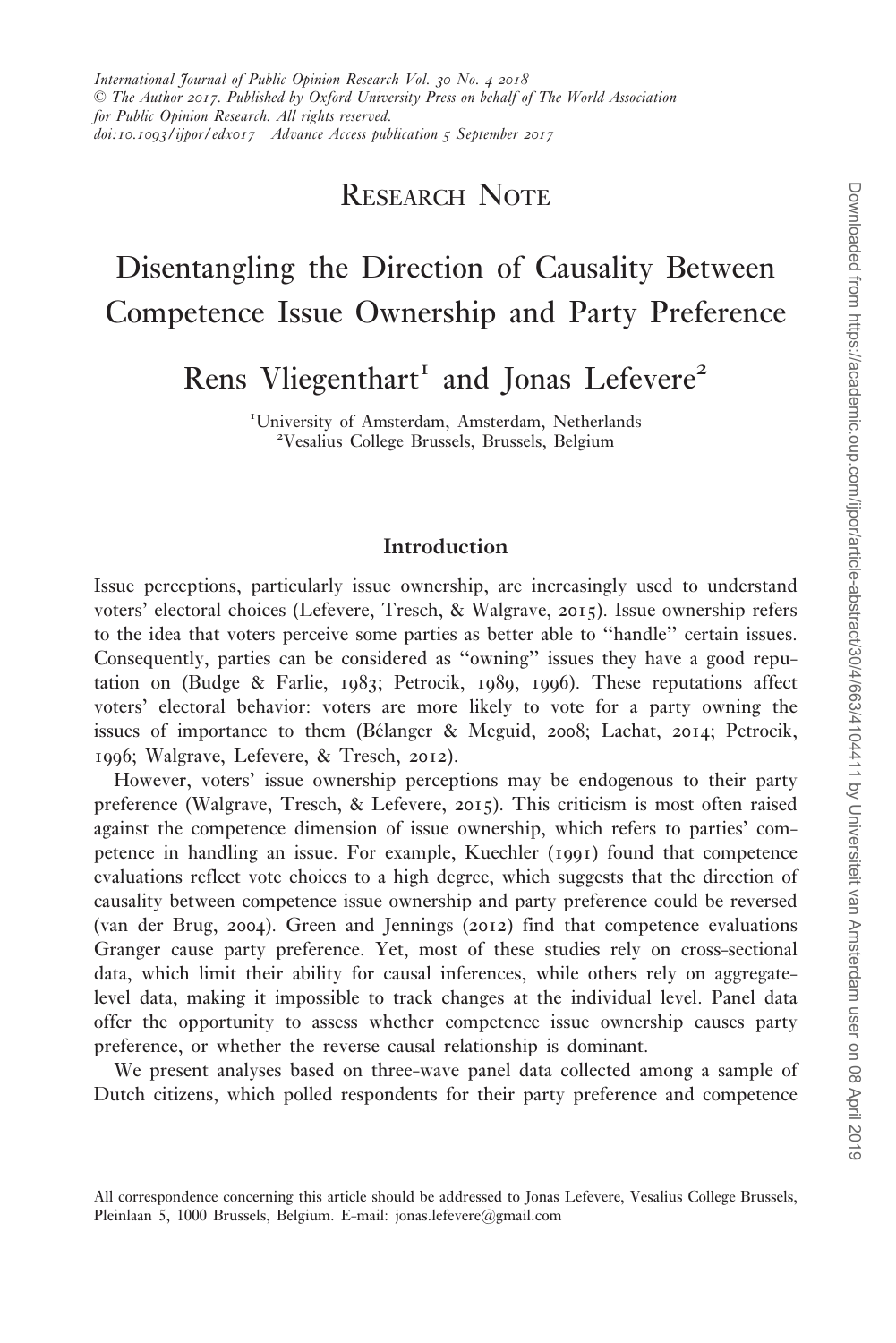issue ownership perceptions on the economy in each wave. Our findings suggest that voters' economic issue ownership is driven more by their vote choices, than vice versa.

#### The Endogeneity of Issue Ownership

A variety of studies assert that voters' issue perceptions affect vote choices. Spatial models of electoral choice suggest that voters tend to take parties' issue positions into account when they cast their ballot [\(Lewis & King,](#page-11-0) 1999). Yet, scholars increasingly assert that positions are not the only determinant at play ([Green & Hobolt,](#page-10-0) 2008): parties' issue reputations also matter. This idea is discussed in multiple theories of voting: [Riker's \(](#page-11-0)1993) dominance theory, the valence theory of voting ([Sanders,](#page-11-0) [Clarke, Stewart, & Whiteley,](#page-11-0) 2011), and issue ownership theory ([Budge & Farlie,](#page-10-0) [1983](#page-10-0); [Petrocik,](#page-11-0) 1989, [1996](#page-11-0)). Empirical studies have shown that such issue evaluations affect voters' electoral choices—both in the aggregate and at the individual level [\(Sanders et al.,](#page-11-0) 2011; [Walgrave et al.,](#page-12-0) 2015). Yet, the persistent empirical support for the electoral impact of voters' issue evaluations has been matched by an equally persistent critique on their validity as a determinant of electoral choice.

The criticism, in its most basic form, is the possibility of reverse causation. Issue evaluations might well be a consequence of party preference, rather than the other way around. This critique relates to a broad discussion regarding the impact of party preferences on voters' political attitudes. The roots of this discussion lie with [Campbell, Converse, Miller, and Stokes' \(](#page-10-0)1960) argument that party identification acts as a perceptual screen through which voters perceive the world. Though distinct from party preference, this work on party identification suggests that party preference can affect voter's political attitudes: partisanship affects which information voters attend to [\(Garrett,](#page-10-0) 2009; [Stroud,](#page-11-0) 2008) and how they learn from that information [\(Gerber & Huber,](#page-10-0) 2010; [Jerit & Barabas,](#page-10-0) 2012). Yet, a parallel line of literature, based on [Downs \(](#page-10-0)1957) and [Fiorina \(](#page-10-0)1981), conceptualizes party preference as a running tally of voters' past experiences, suggesting that attitudes drive party preference [\(Bartels,](#page-9-0) 2002).

Applied to voters' issue evaluations, there is ongoing debate regarding the extent to which the above critique holds true. In 2006, Evans and Andersen raised concerns about the impact of party preferences on voters' economic perceptions, which causes scholars to overstate the impact of such perceptions on political preferences (but see [Lewis-Beck,](#page-11-0) 2006). More specifically, party issue evaluations are part of the valence model of electoral choice ([Clarke, Sanders, Stewart, & Whiteley,](#page-10-0) 2004, [2009](#page-10-0)): using a panel design, Evans and Chzhen tested whether valence evaluations cause party preference, or vice versa. They concluded that: ''assessments of government performance are, to a significant degree, a product of party preference and cannot therefore be used to explain that preference'' [\(Evans & Chzhen,](#page-10-0) 2016a, p. 213; but see [Whiteley, Clarke,](#page-12-0) [Sanders, & Stuart,](#page-12-0) 2016; [Evans & Chzhen,](#page-10-0) 2016b). Yet, as far as we can tell similar panel data analyses do not exist for measures of issue ownership. We focus here only on the competence dimension of issue ownership, which has been most suspect of being caused by party preference [\(van der Brug,](#page-10-0) 2004; [Stubager & Slothuus,](#page-11-0) 2013).

It is important to assert whether reverse causation also plagues issue ownership measures specifically because the findings regarding related measures of valence may,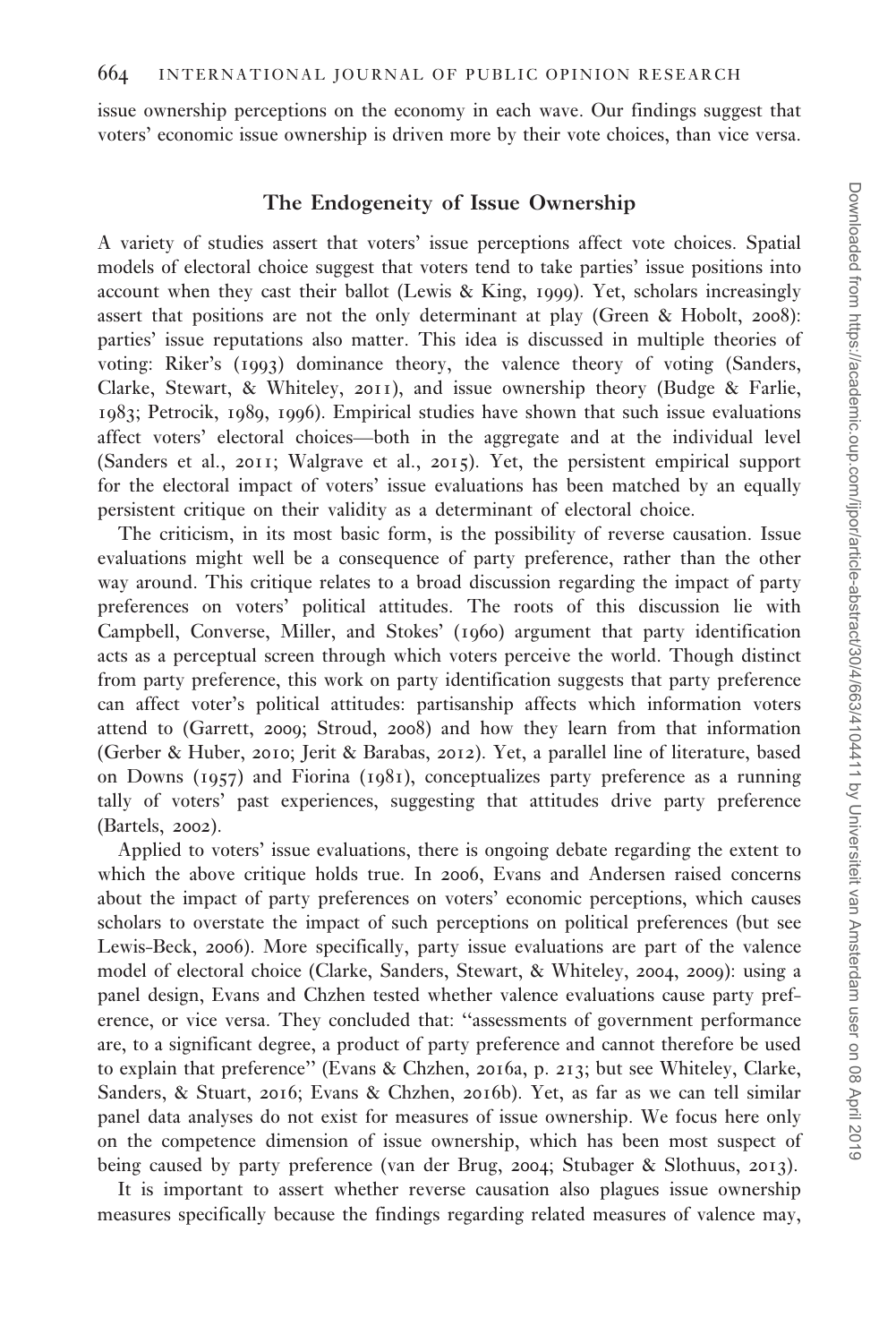or may not, apply to a similar degree to measures of competence issue ownership. To start, parties' valence evaluations are based on a variety of performance assessments including both issue and leader affect ([Evans & Chzhen,](#page-10-0) 2016a, b; [Whiteley et al.,](#page-12-0) [2016](#page-12-0)), whereas competence issue ownership focuses solely on parties' issue reputations. Hence, it is not clear to what extent we can extrapolate these findings based on a mix of attitudes to attitudes focused solely on issues. Indeed, based on cognitive interviews, [Wagner and Zeglovits \(](#page-11-0)2014) suggest that respondents' answers to issue ownership questions seem less influenced by their overall party preference. Moreover, valence measures do not require voters to choose one party over another as is common in issue ownership measures—a party owns an issue if it handles the issue *better* than its competitors. In contrast, valence is about the evaluation of a single political actor as doing either a good or bad job in handling an issue ([Clarke et al.,](#page-10-0) 2004).

That said, the empirical evidence on competence issue ownership is at least suggestive of potential endogeneity. Apart from the fact that various scholars have raised concerns regarding reverse causation ([van der Brug,](#page-10-0) 2004; [Wagner & Zeglovits,](#page-11-0) 2014), various question wording experiments demonstrate that respondents' competence issue ownership perceptions correlate to their party preferences ([Lefevere,](#page-11-0) [Walgrave, Stubager, & Tresch,](#page-11-0) 2016; [Walgrave, Van Camp, Lefevere, & Tresch,](#page-12-0) [2016](#page-12-0)). Finally, [Green and Jennings \(](#page-10-0)2012) show that assessments of issue competence Granger cause party preferences for some parties at an aggregate level.

Therefore, the extant literature leads us to formulate two competing hypotheses. On the one hand, issue ownership theory claims that respondents' perceptions of competence issue ownership determine their party preferences. Thus, our first hypothesis is:

#### H1: Voters' competence issue ownership perceptions positively affect voters' party preferences.

On the other hand, a number of studies have pointed to the potential endogeneity of the competence dimension of issue ownership (Bélanger & Meguid, 2008; [Lefevere et](#page-11-0) al., [2016](#page-11-0); [Wagner & Zeglovits,](#page-11-0) 2014; [Walgrave et al.,](#page-12-0) 2016). Hence, we posit that:

H2: Voters' party preferences positively affect voters' competence issue ownership perceptions.

Finally, we expect that while voters' competence issue ownership perceptions and party preferences have a reciprocal causal relationship  $(H_1$  and  $H_2$ ), in line with the assumption underlying most of the empirical studies, we maintain that the dominant causal relationship is from competence issue ownership perceptions to party preferences, rather than the other way around.

H3: The dominant causal relationship is from competence issue ownership perceptions to party preference, rather than vice versa.

#### Methods

To empirically test our hypotheses, we rely on panel survey evidence testing the nature of the causal relationship between competence issue ownership and party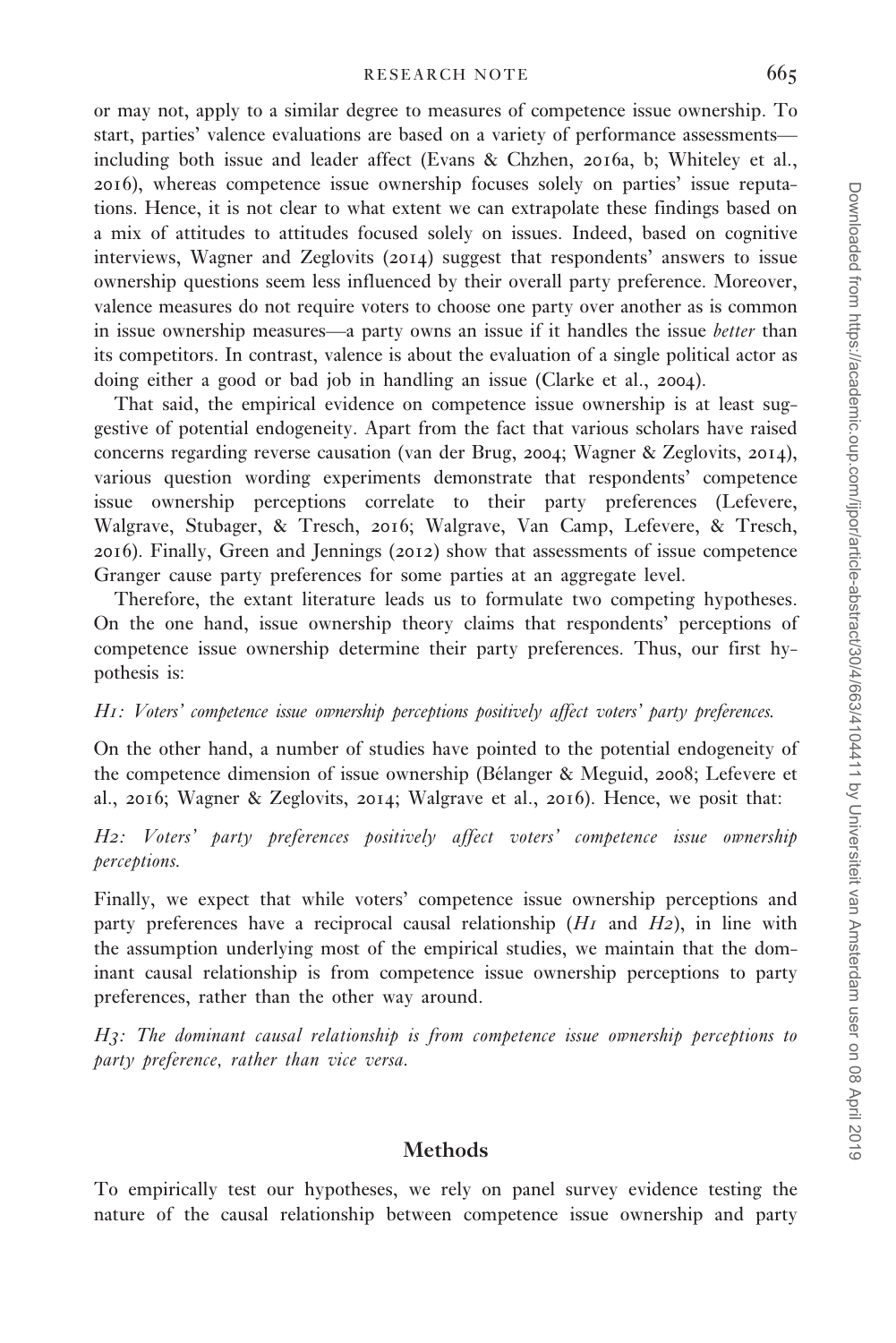preference. More specifically, we use the results from a three-wave online panel survey conducted by  $I\mathcal{O}$  Research, an ISO-certified research company, indicating that it meets a set of quality criteria for data collection and quality set in liaison with among others the World Association of Public Opinion Research (WAPOR). The survey was fielded in the first half of 2015, among a sample drawn from I&O's ongoing panel of respondents, and aims to be representative for the Dutch voting population. Potential participants are for the most part selected based on random samples from (local) population registers and recruited actively, without the possibility of self-registration. The surveys were held within the context of a larger project that focuses on the effects of media coverage on economic and political perceptions, attitudes, and behavior in the aftermath of the large economic crisis that hit most European Union countries. The survey contained a wide range of questions relating to media exposure, the economy, politics, and consumer behavior. The time lag between each wave was 10weeks, and dates of fielding were February 23, 2015 (Wave 1), April 20, 2015 (Wave 2), and June 15, 2015 (Wave 3).

For the first wave, 22,879 people were invited to participate and 9,112 started the questionnaire (response rate: 39.8%). Of those who started the questionnaire, 6,386 completed the survey (completion rate: 70.1%). Only respondents who completed this survey wave were invited to participate in the second wave. In Wave 2, 4,301 respondents completed the questionnaire (completion rate:  $69.0\%$ ). From those respondents,  $3,270$  also completed the third wave (completion rate:  $77.0\%$ ). In this analysis, we only include those respondents that completed all three waves. Despite the intention to create a representative sample, the final sample deviates from the general Dutch population in that it overrepresents older  $(M = 61, 45, SD = 11.08)$ , male (66%), and highly educated respondents (50.9% obtained a university degree). These numbers do not differ substantially from those of all participants that participated in Wave 1.

The Netherlands is a parliamentary democracy with a system of proportional representation and a wide range of political parties being represented in Dutch parliament: 10 parties after the 2012 parliamentary elections ([Lijphart,](#page-11-0) 1999). It is a good case to test our hypotheses, as electoral volatility in the Netherlands is relatively high—and hence respondents' party preferences should fluctuate over time ([Mair,](#page-11-0) [2008](#page-11-0)). Moreover, the fragmented nature of the party system means that issue ownership of parties is likely to be contested and should fluctuate over time [\(Kleinnijenhuis & Walter,](#page-10-0) 2014).

As a measurement of party preference, we use van der Eijk et al.'s propensity to vote question: in each wave, respondents were asked for all parties (11) that got elected in Dutch parliament during the last parliamentary elections<sup>1</sup> to indicate the likelihood they would ever vote for that party on an 11-point scale ranging from 1 (certainly not) to 11 (certainly) [\(van der Eijk, van der Brug, & Franklin,](#page-11-0) 2006). This allows us to track minor changes in party preference. To measure issue ownership, we use the formulation used by [Walgrave et al. \(](#page-12-0)2009): respondents were asked to indicate

<sup>&</sup>lt;sup>1</sup>Liberals (VVD), Social-Democrats (PvdA), Socialists (SP), Christian-Democrats (CDA), Right-wing populists (PVV), Social-Progressives (D66), Christian Party (CU), Greens (GroenLinks), Animal party (PvdD), and Elderly party  $(50+)$ .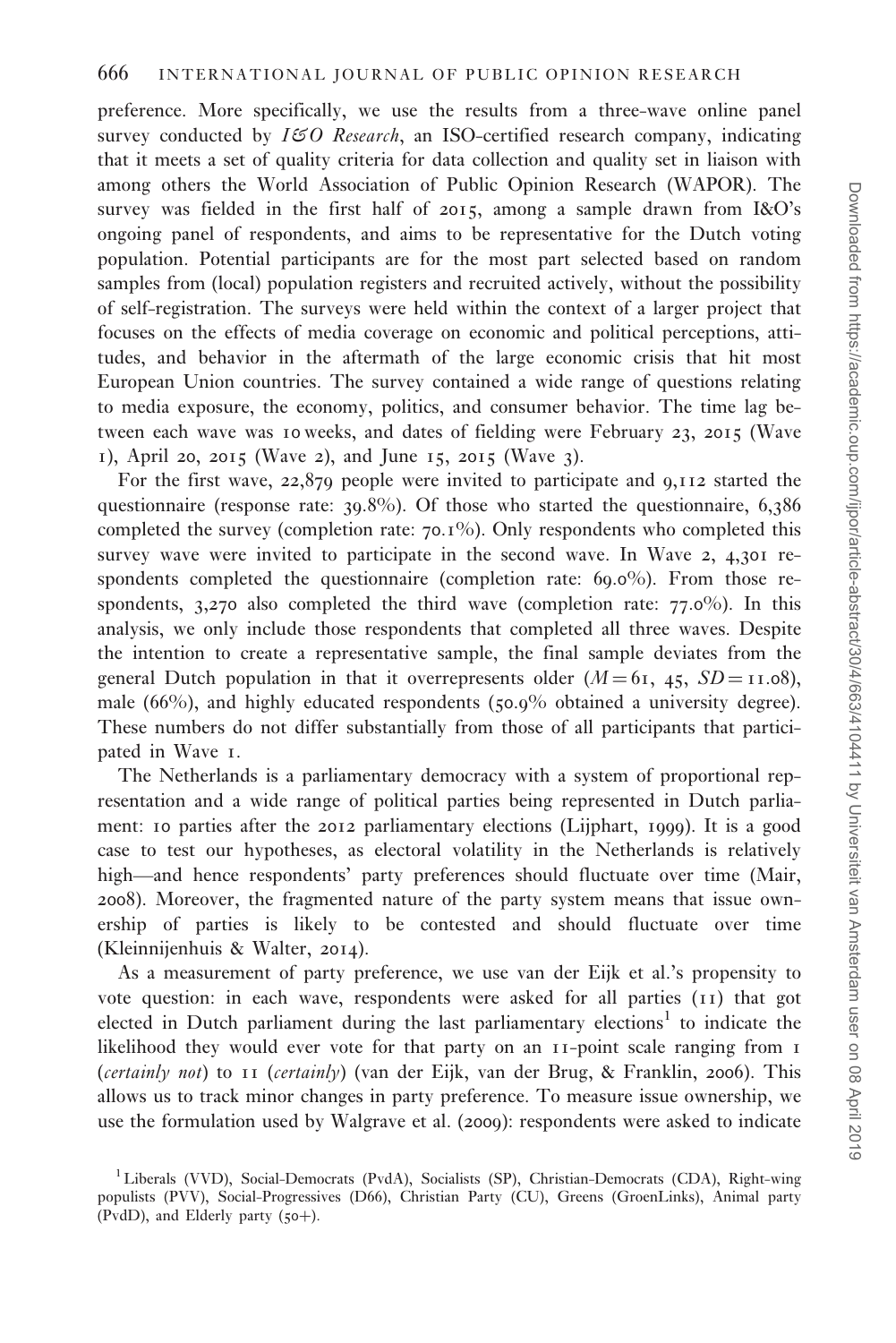how capable they considered each of the 11 political parties to be in dealing with the economy and economic issues. Again, an 11-point scale was used, ranging from 1 (totally incapable) to  $\overline{11}$  (very much capable). The questions on party preference were asked consistently before those on competence issue ownership. We cannot assert whether this has affected the results, but because of the fact that a number of other questions were always included in between the party preference and issue ownership question blocks, we have no reason to assume that the effect of question ordering had a large impact here.

We measured issue ownership only for a single issue—the economy. Though it would be preferable to assess our hypotheses over different issues, and have some baseline to compare with, the survey data only included issue ownership preferences for this single issue. That said, the economy is an appropriate issue to test our hypotheses: the economy is a typical performance issue on which parties can actively perform for better or worse—so we would expect fluctuations in voter's assessments of parties over time [\(Petrocik,](#page-11-0) 1996). Indeed, ample studies on economic voting suggest that voters' economic perceptions have tangible electoral consequences ([Lewis-](#page-11-0)[Beck & Stegmaier,](#page-11-0) 2000). Whereas for many issues voters have little evidence of party performance, evidence on economic performance is widely available and reported on in the mass media [\(Boomgaarden, van Spanje, Vliegenthart, & de Vreese,](#page-10-0) 2011). As such, especially for the economy, we would expect issue reputations to fluctuate, and to affect party preferences. Moreover, many voters consider the economy to be an important issue. In each of the three waves, an open question was asked about the most important problem the country was facing today. The answers were categorized in a range of policy topics, and while the worst part of the economic recession had passed in 2015, still 67.8% of the respondents indicated at least one time an economic topic as the most important problem—by far the most frequently mentioned one. [Table](#page-6-0) 1 provides more detailed descriptive statistics for both variables, demonstrating that there exists considerable variation across parties, and to a lesser extent, waves.

Our unit of analysis is a combination of respondent, party, and wave. We estimate two models: one model that predicts party preference based on party preference in the previous wave and issue ownership in the previous wave; and one model that predicts issue ownership based on issue ownership in the previous wave and party preference in the previous wave. Thus, all our regression models include a lagged dependent variable, which is considered an appropriate analytical approach to capture change in the dependent variable, while also accounting for initial different levels across individuals. Our models do not include any respondent characteristics as control variables, as there is no reason to assume that they would systematically affect our dependent variables irrespective of the party considered. To account for party-level heterogeneity (different levels of party support or attributed issue competence that are not captured by the independent variables in the models), we do include party fixed effects in the models. We use clustered standard errors on the respondent level. To make coefficients comparable, we use standardized variables. The total number of observations is 71,280 (3,240 respondents  $\times$  2 waves  $\times$  11 parties).

To check the robustness of our findings, we also conducted a cross-lagged model using structural equation models using the same variables, and tested the regression model for individual parties as well.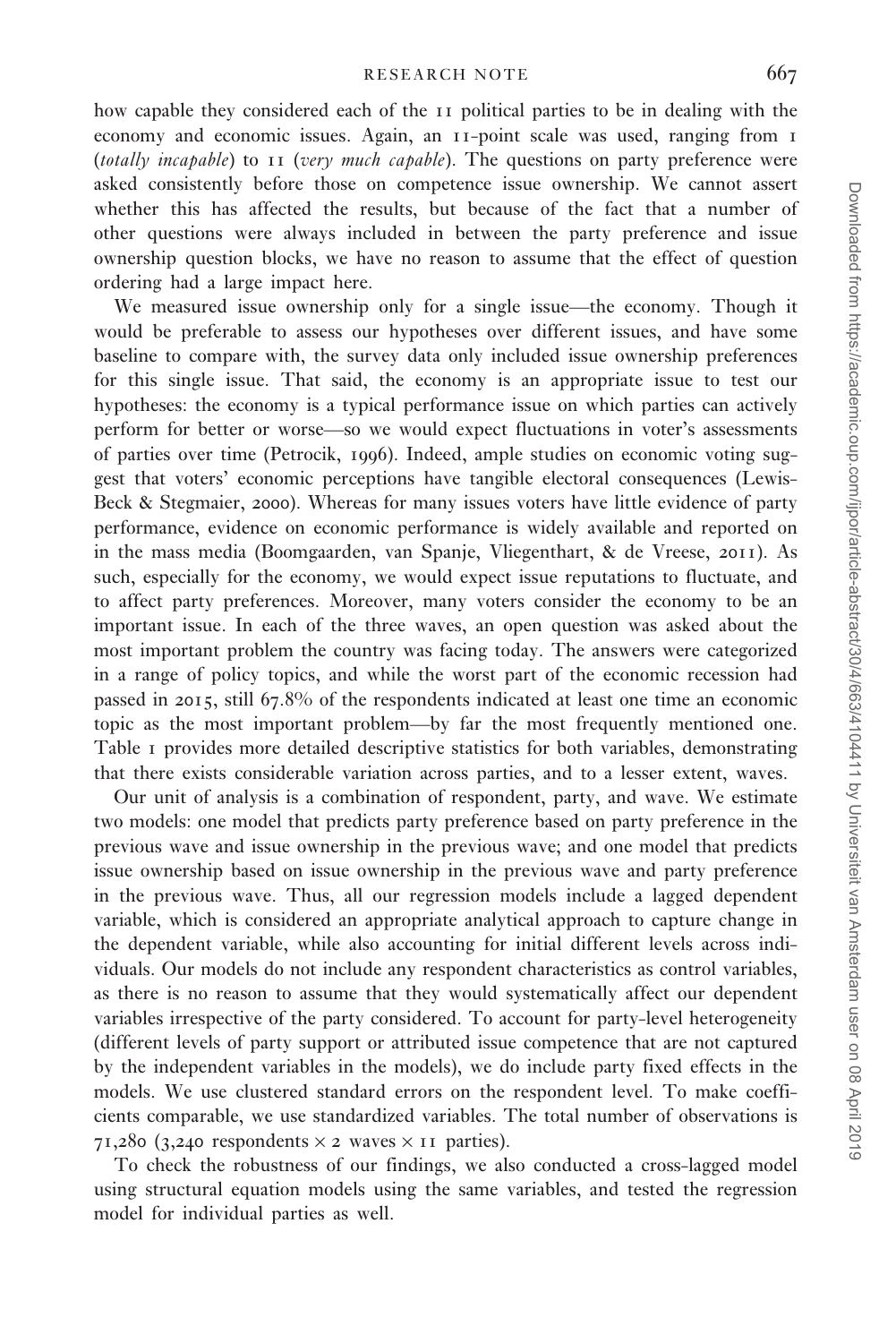| Party                                                                     | Wave 1 |      |                                         |    | Wave 2        |    |      |        | Wave 3                                                                                          |                                                            |                 |           |
|---------------------------------------------------------------------------|--------|------|-----------------------------------------|----|---------------|----|------|--------|-------------------------------------------------------------------------------------------------|------------------------------------------------------------|-----------------|-----------|
|                                                                           | Party  |      |                                         |    |               |    |      |        | Issue Party Issue Party Issue<br>preference ownership preference ownership preference ownership |                                                            |                 |           |
|                                                                           | M      | SD.  | $\mathcal M$                            | SD | $\mathcal{M}$ | SD |      | $M$ SD | $M_{-}$                                                                                         | <i>SD</i>                                                  | $\mathcal{M}^-$ | <i>SD</i> |
| <b>VVD</b>                                                                |        |      |                                         |    |               |    |      |        |                                                                                                 | 3.38 3.31 5.9 2.77 3.75 3.46 6.13 2.95 3.59 3.37 5.87 2.97 |                 |           |
| PvdA                                                                      | 3.28   | 3.05 |                                         |    |               |    |      |        |                                                                                                 | 4.94 2.49 3.49 3.09 4.82 2.62 3.26 2.93 4.67 2.64          |                 |           |
| SP                                                                        | 2.25   | 2.76 |                                         |    |               |    |      |        |                                                                                                 | 4.45 2.55 2.27 2.78 4.28 2.66 2.24 2.74 4.19 2.66          |                 |           |
| <b>CDA</b>                                                                | 3.3    | 3.14 | 5.96                                    |    |               |    |      |        |                                                                                                 | 2.24 3.69 3.31 6.07 2.42 3.53 3.22 5.86 2.5                |                 |           |
| <b>PVV</b>                                                                | 3.39   | 3.05 |                                         |    |               |    |      |        |                                                                                                 | 2.86 2.42 3.98 3.17 2.59 2.35 3.82 3.12 2.53 2.34          |                 |           |
| D <sub>66</sub>                                                           | 4.3    |      |                                         |    |               |    |      |        |                                                                                                 | $3.27$ 6.12 2.5 4.67 3.27 6.04 2.64 4.49 3.22 5.8          |                 | 2.67      |
| ChristenUnie                                                              |        |      | $2.42 \quad 2.52 \quad 5.33 \quad 2.44$ |    | 2.0           |    |      |        |                                                                                                 | 2.69 5.04 2.58 2.78 2.61 4.85 2.61                         |                 |           |
| <b>GroenLinks</b>                                                         |        |      |                                         |    |               |    |      |        |                                                                                                 | 2.96 2.85 4.38 2.4 3.4 2.97 4.16 2.51 3.5 2.99 4.16 2.56   |                 |           |
| SGP                                                                       |        |      |                                         |    |               |    |      |        |                                                                                                 | 1.56 1.75 4.39 2.5 1.84 1.99 4.04 2.59 1.83 1.97 3.81 2.59 |                 |           |
| Partij voor de 1.88 2.13 2.68 2.07 2.2 2.39 2.53 2.11 2.09 2.29 2.34 1.99 |        |      |                                         |    |               |    |      |        |                                                                                                 |                                                            |                 |           |
| Dieren                                                                    |        |      |                                         |    |               |    |      |        |                                                                                                 |                                                            |                 |           |
| $50+$                                                                     |        |      |                                         |    |               |    |      |        |                                                                                                 | 2.47 2.47 3.41 2.32 2.74 2.65 3.1 2.34 2.61 2.57 2.94 2.28 |                 |           |
| Mean                                                                      | 2.84   |      | 4.58                                    |    | 3.17          |    | 4.44 |        | 3.07                                                                                            |                                                            | 4.28            |           |

<span id="page-6-0"></span>Table 1 Descriptive Statistics

Note.  $PVV =$  Partij voor de Vrijheid.

#### Results

[Table](#page-7-0) 2 presents the results from our analysis. Both our first and second hypotheses are confirmed: Model 1 shows that perceptions in issue ownership affect party preferences in the subsequent wave, controlling for the previous party preference  $(H<sub>I</sub>)$ . The effect is, as expected, positive. Yet, the reverse relationship is also significant. If a party is preferred more, this causes upward shifts in competence on the economic issue  $(H_2)$ . If we compare the coefficients from both models, we have to reject  $H_3$ . The standardized coefficient of the effect of party preference on issue ownership is considerably larger (.216 compared with .127). The difference is .089 and statistically highly significant ( $SE = 0.006$ ,  $p < .001$ ; for calculation, see [Gelman & Stern,](#page-10-0) 2006). This is also clear when we compare the change in explained variance for both instances. While issue ownership adds 0.9% to the explained variance of party preferences, party preferences add  $>3$  times as much (2.8%) to the explained variance of issue ownership.

Our robustness checks confirm the findings described above. The resulting crosslagged model using structural equation modeling with party fixed effects has a good model fit  $(\chi^2 = 3.946, df = 3, p = .267,$  Root Mean Square Error of Approximation  $(RMSEA) = .002$ , Comparative Fit Index  $(CFI) = 1.000$  and shows similar results as the regression analysis. Both effects are significant: the impact of issue ownership on party preference has a standardized coefficient of 0.125, and the impact of party preference on issue ownership of 0.213. A  $\chi^2$  test suggests that the null hypothesis of nondifference between coefficients clearly has to be rejected ( $\chi^2 = 254.49$ ,  $df = I$ ,  $p < .0001$ ).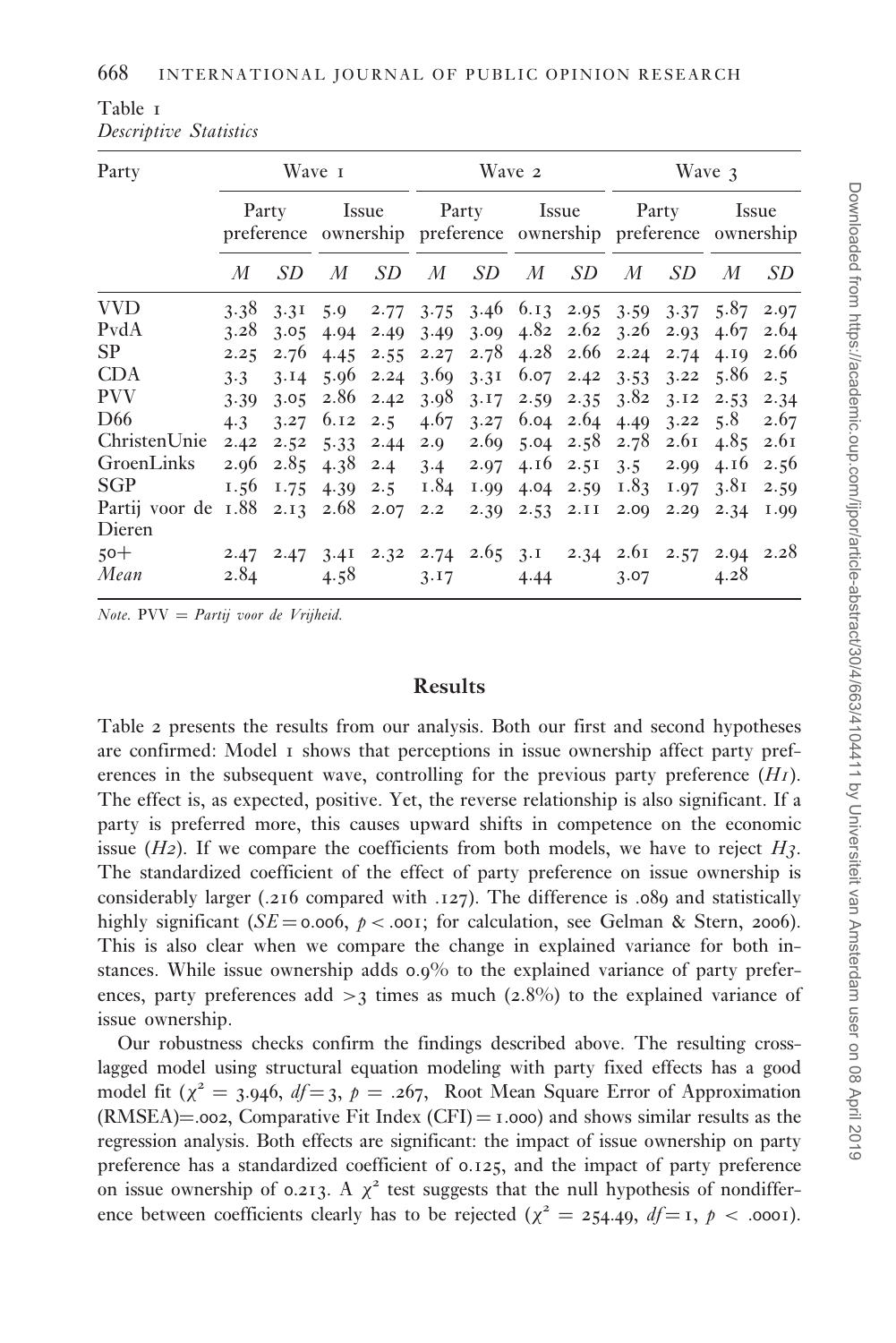|                          | Model 1<br>Party preference |       | Model 2<br>Issue ownership |       |  |
|--------------------------|-----------------------------|-------|----------------------------|-------|--|
|                          | B                           | SЕ    |                            | SЕ    |  |
| Constant                 | $0.042*$                    | 0.005 | $-0.255^*$                 | 0.007 |  |
| Party preference $(t-1)$ | $0.775*$                    | 0.005 | $0.216*$                   | 0.005 |  |
| Issue ownership $(t-1)$  | $0.127*$                    | 0.004 | $0.569*$                   | 0.006 |  |
| $R^2$                    | 0.728                       |       | 0.609                      |       |  |
| $\Delta R^{2\dagger}$    | 0.000                       |       | 0.028                      |       |  |

<span id="page-7-0"></span>Table 2 Explaining Party Preference and Issue Ownership

*Note.*  $N = 71,280$ ;

 $p^*$   $\geq$  .0001; standard errors are clustered per respondent.

Fixed effects for parties are included but not displayed.

<sup>†</sup>Compared with a model that only includes the lagged dependent variable.

|       |       |                     | Significance |                     |
|-------|-------|---------------------|--------------|---------------------|
| β     | SE    | β                   | SE           |                     |
| 0.103 | 0.007 | 0.186               | 0.008        | $\ast$              |
| 0.120 | 0.008 | 0.202               | 0.01         | $\ast$              |
| 0.155 | 0.01I | 0.255               | 0.01I        | $\ast$              |
| 0.114 | 0.01  | 0.186               | 0.000        | $\ast$              |
| 0.063 | 0.01I | 0.273               | 0.015        | $*$                 |
| 0.183 | 0.01  | 0.196               | 0.01         | NS                  |
| 0.128 | 0.008 | 0.145               | 0.01         | NS                  |
| 0.18  | 0.01I | 0.268               | 0.01I        | $\ast$              |
| 0.073 | 0.006 | 0.207               | 0.015        | $\ast$              |
| 0.136 | 0.012 | 0.255               | 0.015        | $*$                 |
| 0.143 | 0.012 | 0.268               | 0.013        | $\ast$              |
|       |       | $IO \rightarrow PP$ |              | $PP \rightarrow IO$ |

Table 3 Relationships Between Party Preference and Issue Ownership per Party

 $p^*$   $>$  .0001; standard errors are clustered per respondent.

<sup>†</sup>Indicates significance of difference between the two coefficients.

 $PVV = Partij$  voor de Vrijheid.

The effect of issue ownership on party preference is thus significantly smaller than the effect of party preference on issue ownership.  $H_3$  is rejected.

The party-level analyses, reported in Table 3, confirm this overall finding. Regression analyses for each of the 11 parties show that in all instances, the standardized coefficient for the effect of party preference on issue ownership is larger than the standardized coefficient for the reverse relationship, and the difference between the coefficients is significant in all but two cases (the small Christian party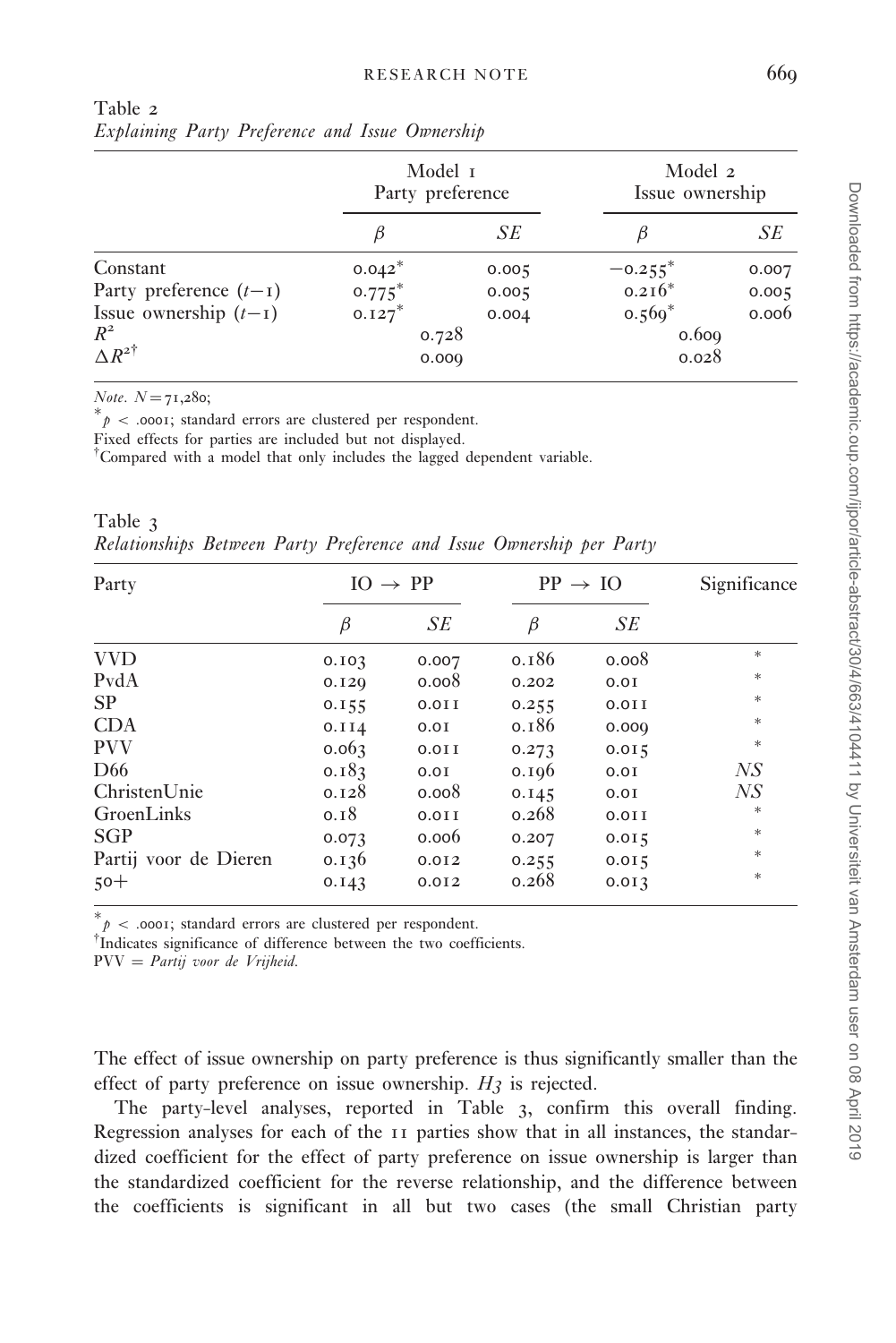$Christen Unie$  and the social–liberal  $D66$ ). The largest difference (and also the largest effect of party preference on issue ownership) exists for the populist right party Partij voor de Vrijheid (PVV) of Geert Wilders. Apparently, economic issue ownership perceptions have a more limited influence on changes in preferences for this party, but a preference for this party does result in significantly higher perceptions of its competence on the economic issue.

#### Conclusion and Discussion

We analyzed the extent to which Dutch voters' competence issue ownership perceptions of the economy determined their party preferences, and vice versa. Though issue ownership perceptions are increasingly used to explain vote choices ([Lefevere et al.,](#page-11-0) [2015](#page-11-0)), scholars have pointed to the potential endogeneity of especially competence issue ownership and party preferences ([van der Brug,](#page-10-0) 2004; [Wagner & Zeglovits,](#page-11-0) [2014](#page-11-0)). Our findings, though limited in nature, will not diminish these criticisms. The "good" news is that we find that competence issue ownership perceptions matter for party preferences. The ''bad'' is that the reversed causal relationship from party preferences to competence issue ownership perceptions turns out to be much stronger. This finding is in line with recent work by [Evans and Chzhen \(](#page-10-0)2016a), who also point out that assessments of competence seem to be driven by, more than being a determinant of, party preferences. Apparently, people update their perceptions about specific ideas about the competence of parties to deal with specific issues to a considerable extent after they decide on a general party preference.

That said, our data is not without shortcomings, and we need to add three important caveats to our conclusions. First, we only considered a single issue—the economy—when it came to ownership perceptions. This limitation may be why we find that the reverse causal relationship—from party preference to issue ownership is dominant: perhaps party preferences themselves are shaped by the concurrent impact of multiple issues, rather than the single issue we studied here. Moreover, the fact that no party held clear ownership over the issue may affect the result, as evidence suggests that stronger issue ownership (in the aggregate) may be more resilient to change ([Walgrave & Lefevere,](#page-11-0) 2017). Therefore, future research should consider a wider variety of issues and test whether the findings hold for other issues as well. That said, the importance of the economic issue in the electoral process [\(Dassonneville & Hooghe,](#page-10-0) 2015), as well as the fact that it was mentioned by more than two-third of the respondents in our survey when asked about the most important problem the country was facing, do suggest that the issue is an important one. Moreover, competence evaluations on the economy should be less prone to conditioning by prior party preferences. Voters have straightforward indicators (e.g., changes in the gross domestic product) that allow them to assess how the economy is doing—and thus to assess the track record of the parties on it. Yet, we find evidence that party preferences do affect these perceptions. For more complex issues where clear indicators of performance are absent, we would expect that the conditioning effect of party preference would be even stronger. These factors make us confident that findings for other issues should lead to similar results.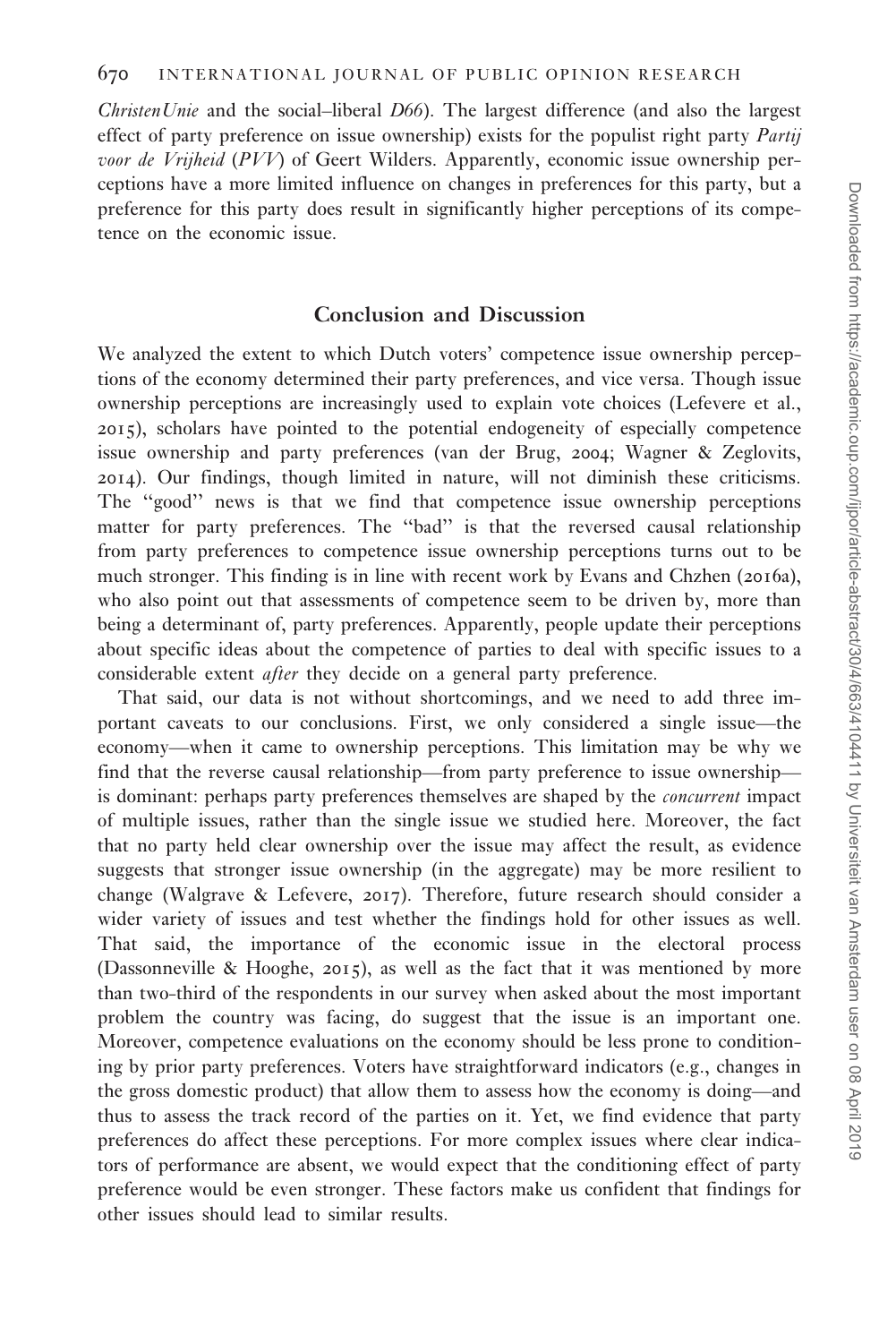<span id="page-9-0"></span>A second limitation is the representativeness of our sample, which over represents male, older, and highly educated people. Yet, we do not see any obvious way that these background characteristics might fundamentally alter the relationships we examined. Given the crystal clear picture that arises and the considerable effects we find, we are confident that results are generalizable, at least to the wider Dutch population. Moreover, the Dutch party system is highly fragmented, and most voters have several alternative parties to choose from. We would expect that the conditioning impact of party preference on issue ownership would be at least as strong in systems with less parties.

Third, despite the panel nature of our data, experimental designs might be even better suited to tease out the two-way causality. For example, prior work has shown that the impact of parties' media performances is moderated by party preference [\(Walgrave, Lefevere, & Tresch,](#page-12-0) 2014). A modified version of such an approach, triggering (moderated) shifts in issue ownership (and party preference in turn), could then use repeated measures to assert in which direction the influence is strongest.

Our findings add to a growing list of studies that urge scholars to use competence evaluations with caution: we find that competence issue ownership perceptions of the economy were caused by, rather than causing, party preferences. This does not automatically invalidate their use as a determinant of electoral choice—we find that issue ownership affects party preference, controlling for lagged party preference—but it does show that perceptions themselves are subject to partisan conditioning, which is troublesome. Recent work on the associative dimension of issue ownership has demonstrated that this dimension is less strongly correlated to party preference: we urge future research to repeat our approach for this associative dimension, as it might prove to be more resilient to endogeneity. Given the potential issues of endogeneity, scholars should also examine findings regarding the impact of different question wordings: new formulations might trigger respondents to consider 'pure' competence, rather than an amalgam of competence and party preference. In sum, while competence issue ownership seems subject to similar issues that plague measures of party competence more broadly, we urge scholars to continue work on the concept of issue ownership, as its burgeoning research agenda suggests various avenues to move forward.

#### Acknowledgments

This study has been made possible by a Vidi grant (project number: 016.145.369) from the Netherlands Organisation for Scientific Research (NWO).

#### References

- Bartels, L. M. (2002). Beyond the running tally: Partisan bias in political perceptions. Political Behavior, 24, 117–150. doi:10.1023/A:1021226224601.
- Bélanger, E., & Meguid, B. M. (2008). Issue salience, issue ownership, and issuebased vote choice. Electoral Studies, 27, 477-491. doi:10.1016/j.electstud.2008. 01.001.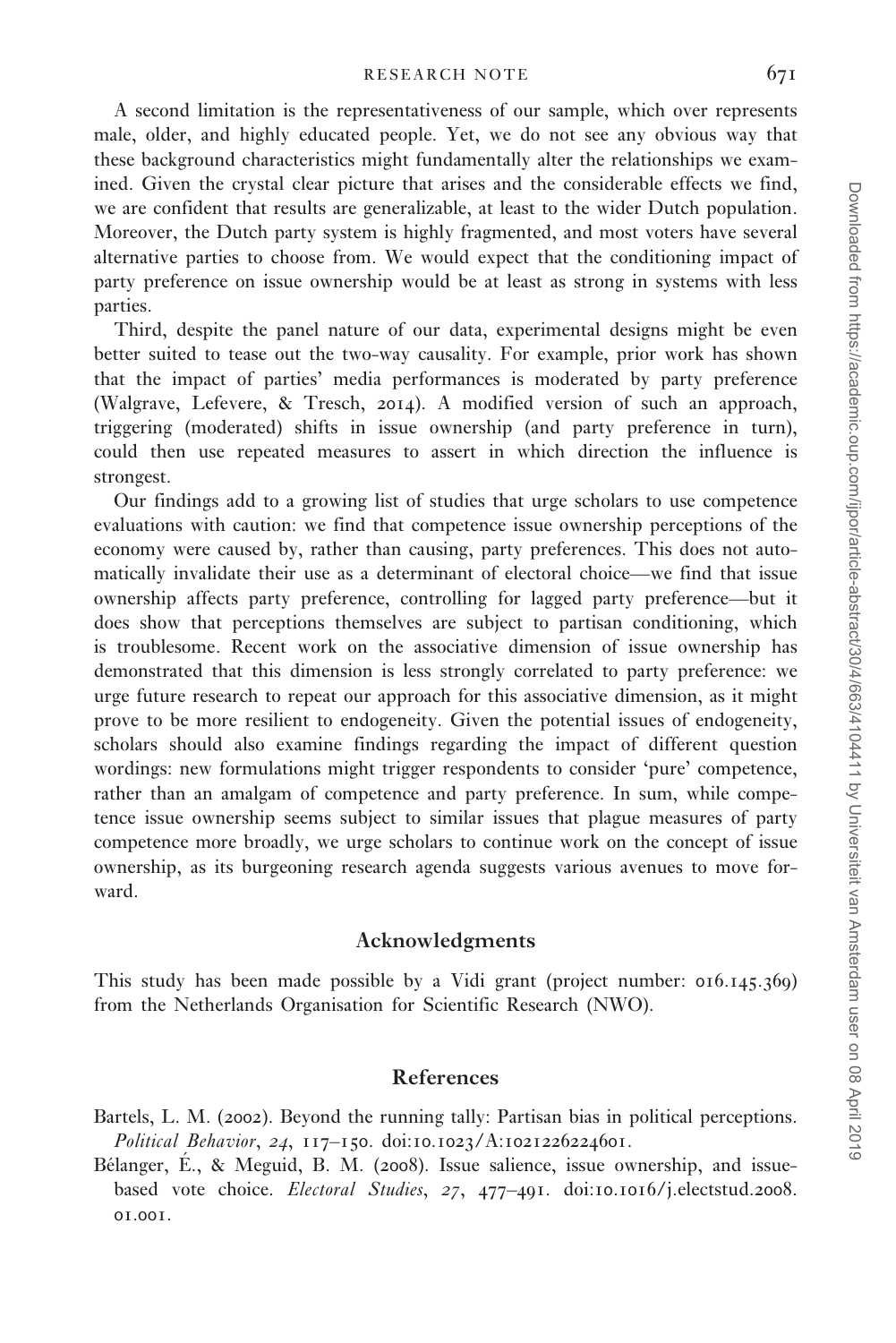- <span id="page-10-0"></span>Boomgaarden, H. G., van Spanje, J., Vliegenthart, R., & de Vreese, C. H. (2011). Covering the crisis: Media coverage of the economic crisis and citizens' economic expectations. Acta Politica, 46, 353-379. doi:10.1057/ap.2011.18.
- van der Brug, W. (2004). Issue ownership and party choice. Electoral Studies, 23, 200-233. doi:10.1016/S0261-3794(02)00061-6.
- Budge, I., & Farlie, D. J. (1983). Explaining and predicting elections: Issue effects and party strategies in 23 democracies. London: Allen & Unwin.
- Campbell, A., Converse, P. E., Miller, W. E., & Stokes, D. E. (1960). The American voter. Chicago: The University of Chicago Press.
- Clarke, H. D., Sanders, D., Stewart, M. C., & Whiteley, P. (Eds.) (2004). Political choice in Britain. Oxford: Oxford University Press.
- Clarke, H. D., Sanders, D., Stewart, M. C., & Whiteley, P. (Eds.) (2009). Performance politics and the British voter. Cambridge: Cambridge University Press.
- Dassonneville, R., & Hooghe, M. (2015). Economic indicators and electoral volatility: Economic effects on electoral volatility in Western Europe, 1950–2013. Comparative European Politics. doi:10.1057/cep.2015.3.
- Downs, A. (1957). An economic theory of democracy. New York, NY: Harper and Row.
- Evans, G., & Chzhen, K. (2016a). Re-evaluating the valence model of political choice. Political Science Research and Methods, 4, 199-220. doi:10.1017/psrm.2013.11.
- Evans, G., & Chzhen, K. (2016b). Beyond valence: Estimating models of party choice without resort to ecological fallacy or unfounded causal assumptions. A reply to Whiteley et al. *Political Science Research and Methods*, 4, 241–247. doi:10.1017/ psrm.2015.31.
- Fiorina, M. P. (1981). Retrospective voting in American national elections. New Haven: Yale University Press.
- Garrett, R. K. (2009). Politically motivated reinforcement seeking: Reframing the selective exposure debate. Journal of Communication, 59, 676–699. doi:10.1111/ j.1460-2466.2009.01452.x.
- Gelman, A., & Stern, H. (2006). The difference between ''Significant'' and ''Not Significant'' is not itself statistically significant. The American Statistician, 60, 328–331. doi:10.1198/000313006X152649.
- Gerber, A. S., & Huber, G. A. (2010). Partisanship, political control, and economic assessments. American Journal of Political Science, 54, 153–173. doi:10.1111/j.1540- 5907.2009.00424.x.
- Green, J., & Hobolt, S. B. (2008). Owning the issue agenda: Party strategies and vote choices in British elections. Electoral Studies, 27, 460–476. doi:10.1016/ j.electstud.2008.02.003.
- Green, J., & Jennings, W. (2012). The dynamics of issue competence and vote for parties in and out of power: An analysis of valence in Britain, 1979–1997. European Journal of Political Research, 51, 469–503. doi:10.1111/j.1475-6765.2011.02004.x.
- Jerit, J., & Barabas, J. (2012). Partisan perceptual bias and the information environment. Journal of Politics, 74, 672-1684. doi:10.1017/S0022381612000187.
- Kleinnijenhuis, J., & Walter, A. S. (2014). News, discussion, and associative issue ownership: Instability at the micro level versus stability at the macro level. The International Journal of Press/Politics, 19, 226–245. doi:10.1177/1940161213520043.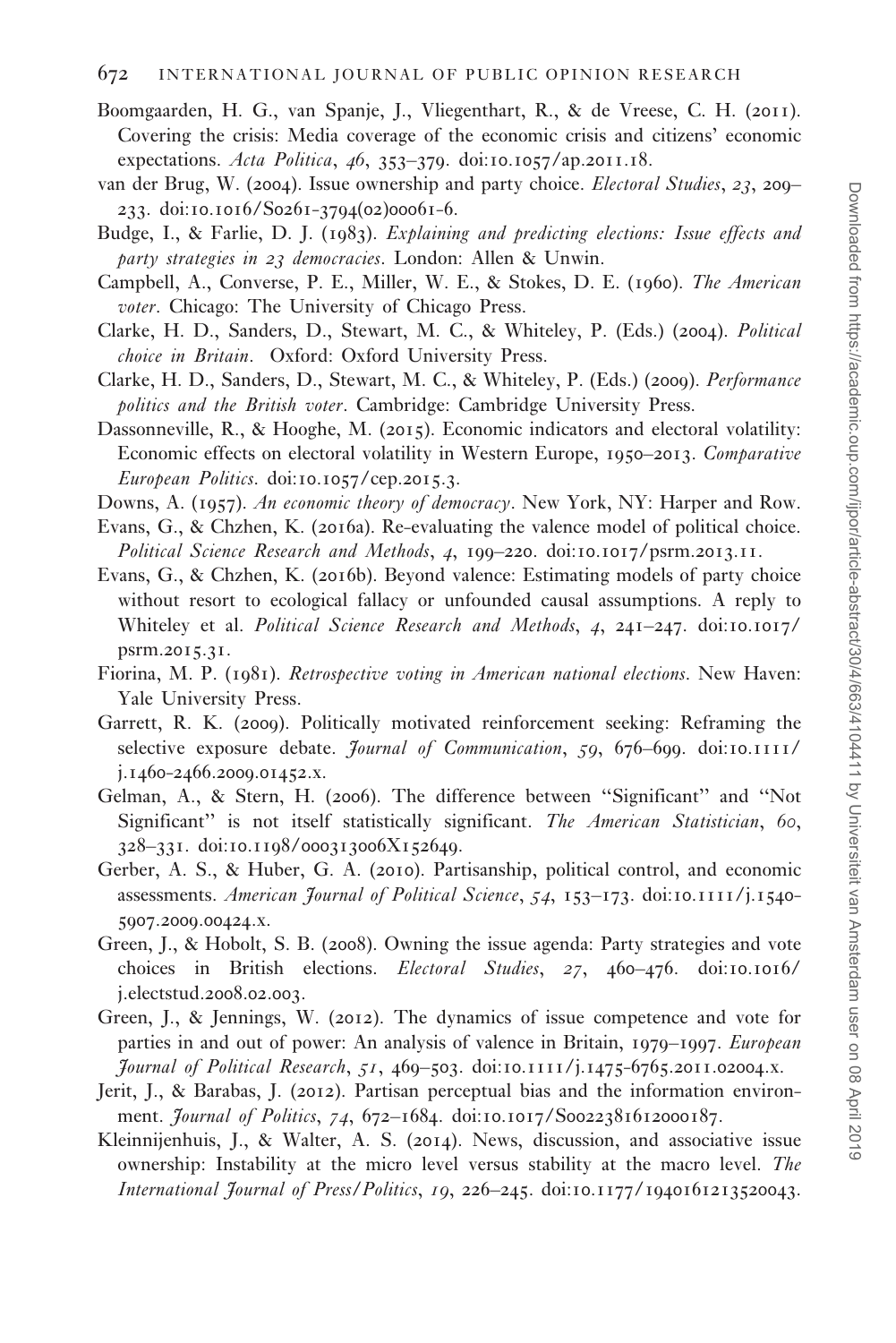- <span id="page-11-0"></span>Kuechler, M. (1991). Issues and voting in the European elections 1989. European *Journal of Political Research, 19, 81*-103. doi:10.1111/j.1475-6765.1991.tb01178.x.
- Lachat, R. (2014). Issue ownership and the vote: The effects of associative and competence ownership on issue voting. Swiss Political Science Review, 20, 727–740. doi:doi:10.1111/spsr.12121.
- Lefevere, J., Tresch, A., & Walgrave, S. (2015). Introduction: Issue ownership. West European Politics, 38, 755–760. doi:10.1080/01402382.2015.1039375.
- Lefevere, J., Walgrave, S., Stubager, R., & Tresch, A. (2016). Measuring issue ownership: A comparative question wording experiment. Scandinavian Political Studies, 40, 120–131. doi:10.1111/1467-9477.12074.
- Lewis, J. B., & King, G. (1999). No evidence on directional vs. proximity voting. Political Analysis, 8, 21-33. doi:10.1093/oxfordjournals.pan.a029803.
- Lewis-Beck, M. S. (2006). Does economics still matter? Econometrics and the vote. Journal of Politics, 68, 208–212. doi:10.1111/j.1468-2508.2006.00381.x.
- Lewis-Beck, M. S., & Stegmaier, M. (2000). Economic determinants of electoral outcomes. Annual Review of Political Science, 3, 183–219. doi:10.1146/ annurev.polisci.3.1.183.
- Lijphart, A. (1999). Patterns of democracy. Government forms and performance in thirtysix countries. New Haven; London: Yale University Press.
- Mair, P. (2008). Electoral volatility and the Dutch party system: A comparative perspective. Acta Politica, 43, 235–253. doi:10.1057/ap.2008.1.
- Petrocik, J. (1989). The theory of issue ownership: Issues, agendas, and electoral coalitions in the 1988 elections. Presented at The Annual meeting of the American Political Science Association, Atlanta, Georgia.
- Petrocik, J. (1996). Issue ownership in presidential elections, with a 1980 case study. American Journal of Political Science, 40, 825–850.
- Riker, W. H. (1993). Rhetorical interaction in the ratification campaigns. In W. H. Riker (Ed.), Agenda Formation (pp. 81–120). Michigan: University of Michigan Press.
- Sanders, D., Clarke, H. D., Stewart, M. C., & Whiteley, P. (2011). Downs, stokes and the dynamics of electoral choice. British Journal of Political Science, 41, 287– 314. doi:10.1017/S0007123410000505.
- Stroud, N. J. (2008). Media use and political predispositions: Revisiting the concept of selective exposure. *Political Behavior*,  $30, 341–366.$  doi:10.1007/s11109-007-9050-9.
- Stubager, R., & Slothuus, R. (2013). What are the sources of political parties' issue ownership? Testing four explanations at the individual level. Political Behavior, 35, 567–588. doi:10.1007/s11109-012-9204-2.
- van der Eijk, C., van der Brug, W., & Franklin, M. N. (2006). Rethinking the dependent variable in voting behavior: On the measurement and analysis of electoral utilities. Electoral Studies, 25, 424–447.
- Wagner, M., & Zeglovits, E. (2014). Survey questions about party competence: Insights from cognitive interviews. Electoral Studies, 34, 280–290. doi:10.1016/ j.electstud.2013.09.005.
- Walgrave, S., & Lefevere, J. (2017). Long-term associative issue ownership change. A panel study in Belgium. Journal of Elections, Public Opinion and Parties. Advance Online Publication. doi:10.1080/17457289.2017.1285305.